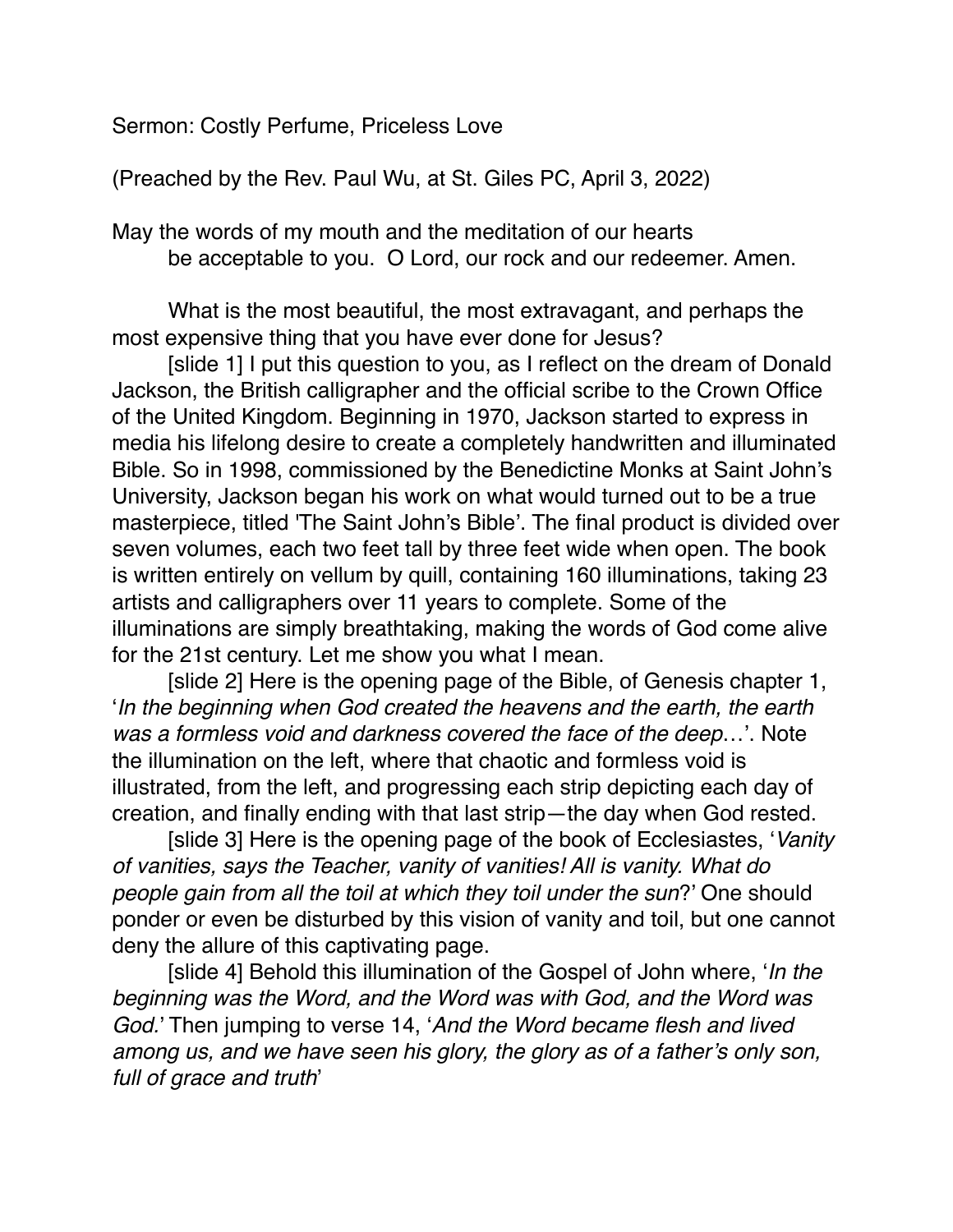[slide 5] How about this vision of the four housemen of the Appochaplyps, as revealed in the Book of Revelation. Notice this scene is set in the background of the industrial age, with tanks and oil rigs dominating this illumination. What a chilling thought to think that we may be, in fact, living in the end-time. If that indeed is the case, would our faith be strong enough to stand, and to stand firm?

[slide 6] Here is the last slide that I am sharing with you today, chapter 24 of the Gospel of Luke, the story of the resurrection of Jesus, and accompanying the two disciples on their walk to Emmaus. Note the use of a bright and glorious golden colour to illuminate the cross—a bold theological statement that the glory of God is seen most brightly through the event of the cross.

The Saint John's Bible by Donald Jackson is indeed a master piece of human collaboration, ingenuity and creativity, a work that would still endure after 500 years. And this work did not come cheap; it came with an extravagant price tag of \$8 million dollars. As expected, it raised a number of questions among critics: Why was the money wasted in this way? This money could have been given to the poor.

You will note that these are the same questions asked when Jesus was anointed by May of Bethany, in our Scriptural reading today, in John 12:1-8. It was six days before the Passover when Jesus arrived at the town of Bethany, to the home of Martha, Mary, and Lazarus. Jesus was on his journey to the cross, he would soon face that fickle crowd in Jerusalem where an outpouring of hospitality would quickly turn into an unimaginable hostility.

But before all that, Jesus was amongst friends. They gave a diner for him. Martha served, as Martha is known to be quite a good host. Lazarus, whom Jesus had raised from the dead, was at the table with him, enjoying good food, good wine, and good to be alive.

Out of the blue, Mary came into the dining room. With some hesitation as she was not sure how her action would be perceived by others, would be received by Jesus. Nevertheless, she sensed an unmistakable sadness in her Lord. A sadness that was completely missed by others, a sadness caused by the weight of his task ahead, a sadness that Mary had hoped could be taken away, in some way.

So Mary gathered enough courage as she knelt down before Jesus. She then took a pound of costly perfume made of pure nard, with trembling hand and trembling heart, she anointed the feet of Jesus, wiping them with her hair. It was an unplanned and perhaps foolish act; it was certainly an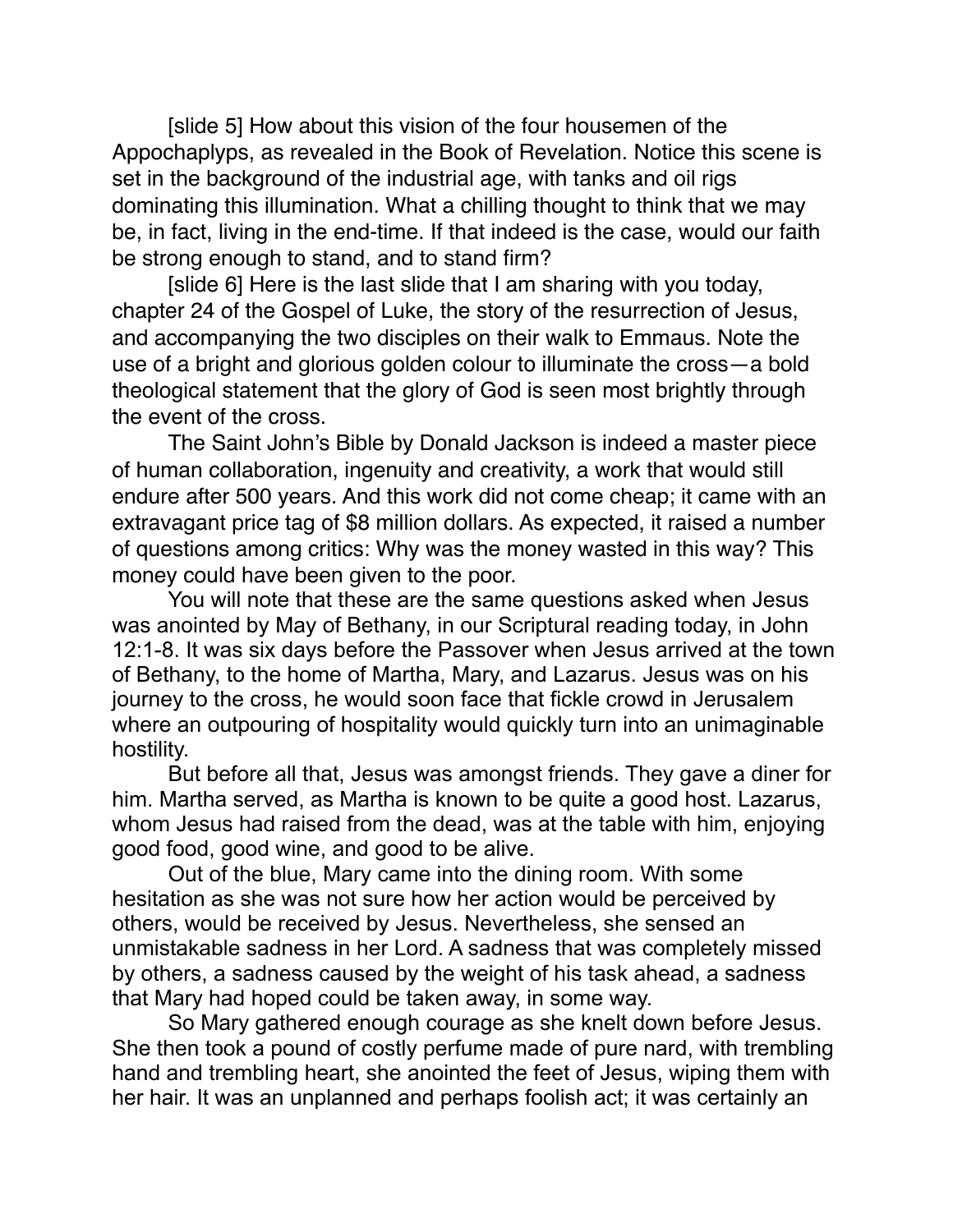extravagant gesture as the house was filled with the fragrance of the perfume.

The room stood still as the eyes of all were focused on Mary and Jesus. As everyone were trying to comprehend what was happening before them, trying to make sense of what had taken place, trying to figure out how to respond, Judas Iscariot spoke. He was a disciple of Jesus, and in case the reader mighty be uncertain of his upcoming role, the author of John's Gospel added that Judas was the one who was about to betray Jesus.

Judas was the first one to speak, first to comment on the action of Mary, first to cast a stone, "*Why was this perfume not sold for three hundred denarii and the money given to the poor*?" A good question, as in the time of Jesus, nard is not supposed to be used in that way, to wash feet. A pure nard is normally used as an incense offering in the Temple. It could also be used to prepare a body for burial. Water is used to wash feet of guests, usually not by the host but by servants. So this unexpected act of Mary, in the culture of that time, was highly inappropriate and totally wasteful, as a pound of pure nard was worth three hundred denarii—nearly a year worth of wages for a commoner. Indeed it could be used more appropriately, like selling it and giving alms to the poor.

Here the author of the Gospel interjects again, informing us that Judas said this not because he cared about the poor, but because he was a thief; he kept the common purse and used to steal what was put into it indicating to us the true intension of Judas, was in fact anything but pure.

We are not sure, at this point, how the others felt. But before Judas could rally more support to his cause, Jesus stopped him quickly, "Leave her alone. She bought it so that she might keep it for the day of my burial. You always have the poor with you, but you do not always have me."

Thus we have come to a fuller understanding of this extravagant gesture of Mary. She did not want to wait until after his death to show her care for the Lord. She wanted to show care for Jesus, while she still has him, while he is still alive, to appreciate and perhaps reciprocate. It is a gesture of more than care; it is a gesture of love. And Jesus did reciprocate. He did so on the cross, in that act of pure sacrificial love, not just for Mary, but for the whole of humanity.

I should add that the action of Mary really should be compared to that of Nicodemus, the Pharisee who had at first came to Jesus by night. After the death of Jesus, Nicodemus had assisted Joseph of Arimathea in preparing the body of Jesus for burial. According to the Gospel of John,